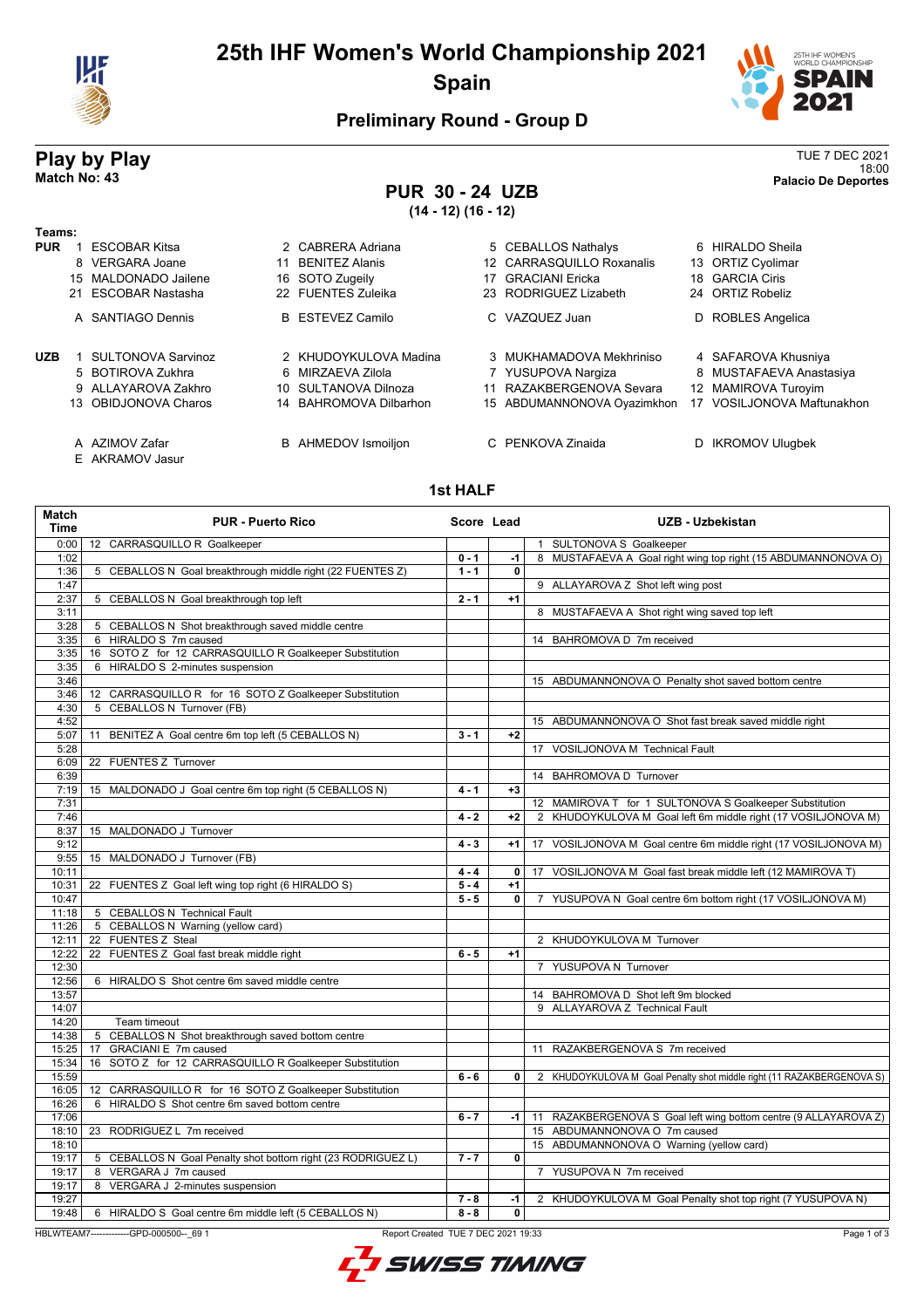

**25th IHF Women's World Championship 2021 Spain**



# **Preliminary Round - Group D**

**Play by Play** TUE 7 DEC 2021 18:00 **Match No: 43 Palacio De Deportes**

### **PUR 30 - 24 UZB (14 - 12) (16 - 12)**

#### **1st HALF**

| <b>Match</b><br>Time | <b>PUR - Puerto Rico</b>                                  | Score Lead |      | UZB - Uzbekistan                                           |
|----------------------|-----------------------------------------------------------|------------|------|------------------------------------------------------------|
| 20:29                | 23 RODRIGUEZ L Steal                                      |            |      | 11 RAZAKBERGENOVA S Turnover                               |
| 20:43                | RODRIGUEZ L Goal fast break middle left<br>23             | $9 - 8$    | $+1$ |                                                            |
| 21:01                |                                                           |            |      | 8 MUSTAFAEVA A Technical Fault                             |
| 21:37                | 23 RODRIGUEZ L Goal right 6m top left (5 CEBALLOS N)      | $10 - 8$   | $+2$ |                                                            |
| 22:08                |                                                           | $10 - 9$   | $+1$ | 7 YUSUPOVA N Goal left wing bottom right (14 BAHROMOVA D)  |
| 22:39                | 15 MALDONADO J Goal centre 9m top left (5 CEBALLOS N)     | $11 - 9$   | $+2$ |                                                            |
| 22:56                |                                                           |            |      | SULTONOVA S for 12 MAMIROVA T Goalkeeper Substitution      |
| 23:30                | 5 CEBALLOS N 7m caused                                    |            |      | 2 KHUDOYKULOVA M 7m received                               |
| 23:30                | 5 CEBALLOS N 2-minutes suspension                         |            |      |                                                            |
| 23:30                |                                                           | $11 - 10$  | $+1$ | 2 KHUDOYKULOVA M Goal Penalty shot middle right            |
| 24:27                |                                                           |            |      | 11 RAZAKBERGENOVA S 2-minutes suspension                   |
| 24:35                | <b>GRACIANI E 7m received</b><br>17                       |            |      | 10 SULTANOVA D 7m caused                                   |
| 24:47                | 6 HIRALDO S Goal Penalty shot top left (17 GRACIANI E)    | $12 - 10$  | $+2$ |                                                            |
| 25:41                |                                                           |            |      | 14 BAHROMOVA D Technical Fault                             |
| 25:47                | 5 CEBALLOS N Goal fast break top centre (15 MALDONADO J)  | $13 - 10$  | $+3$ |                                                            |
| 26:03                |                                                           |            |      | 12 MAMIROVA T for 1 SULTONOVA S Goalkeeper Substitution    |
| 26:24                | GRACIANI E 7m caused<br>17                                |            |      | 7 YUSUPOVA N 7m received                                   |
| 26:29                | ESCOBAR K for 12 CARRASQUILLO R Goalkeeper Substitution   |            |      |                                                            |
| 26:29                |                                                           | $13 - 11$  | $+2$ | 2 KHUDOYKULOVA M Goal Penalty shot top left (7 YUSUPOVA N) |
| 26:41                | 12 CARRASQUILLO R for 1 ESCOBAR K Goalkeeper Substitution |            |      |                                                            |
| 27:14                | 6 HIRALDO S Goal centre 6m top right (15 MALDONADO J)     | $14 - 11$  | $+3$ |                                                            |
| 27:51                |                                                           |            |      | 7 YUSUPOVA N Shot right 6m saved middle centre             |
| 28:03                |                                                           |            |      | 15 ABDUMANNONOVA O Shot right wing post                    |
| 28:48                | 6 HIRALDO S Turnover                                      |            |      |                                                            |
| 28:56                |                                                           |            |      | Team timeout                                               |
| 29:21                |                                                           |            |      | 15 ABDUMANNONOVA O Shot right wing saved bottom right      |
| 29:38                | 15 MALDONADO J 7m caused                                  |            |      | 2 KHUDOYKULOVA M 7m received                               |
| 29:48                |                                                           | $14 - 12$  | $+2$ | 2 KHUDOYKULOVA M Goal Penalty shot middle right            |
|                      |                                                           | - ------   |      |                                                            |

#### **2nd HALF**

| <b>Match</b><br><b>Time</b>                                                                    | <b>PUR - Puerto Rico</b>                                        |           | Score Lead | <b>UZB - Uzbekistan</b>                                               |  |
|------------------------------------------------------------------------------------------------|-----------------------------------------------------------------|-----------|------------|-----------------------------------------------------------------------|--|
| 30:00                                                                                          | <b>ESCOBAR K Goalkeeper</b><br>$\mathbf{1}$                     |           |            | 12 MAMIROVA T Goalkeeper                                              |  |
| 30:30                                                                                          | 5 CEBALLOS N Goal left 6m middle right (6 HIRALDO S)            | $15 - 12$ | $+3$       |                                                                       |  |
| 31:08                                                                                          |                                                                 | $15 - 13$ | $+2$       | 2 KHUDOYKULOVA M Goal left wing middle left (14 BAHROMOVA D)          |  |
| 31:43                                                                                          | 5 CEBALLOS N Turnover (FB)                                      |           |            |                                                                       |  |
| 31:57                                                                                          |                                                                 |           |            | 11 RAZAKBERGENOVA S Shot fast break saved top centre                  |  |
| 32:19                                                                                          | 15 MALDONADO J Goal breakthrough middle right                   | $16 - 13$ | $+3$       |                                                                       |  |
| 32:41                                                                                          |                                                                 |           |            | 17 VOSILJONOVA M Shot breakthrough saved bottom left                  |  |
| 32:48                                                                                          | 23 RODRIGUEZ L Turnover                                         |           |            |                                                                       |  |
| 32:54                                                                                          |                                                                 | $16 - 14$ | $+2$       | 11 RAZAKBERGENOVA S Goal fast break bottom left (14 BAHROMOVA D)      |  |
| 33:26                                                                                          | 6 HIRALDO S Goal centre 6m middle left (5 CEBALLOS N)           | $17 - 14$ | $+3$       |                                                                       |  |
| 34:10                                                                                          |                                                                 |           |            | 14 BAHROMOVA D Shot centre 6m saved bottom right                      |  |
| 34:30                                                                                          | 6 HIRALDO S Goal left 6m top left (5 CEBALLOS N)                | $18 - 14$ | $+4$       |                                                                       |  |
| 35:00                                                                                          |                                                                 | $18 - 15$ | $+3$       | VOSILJONOVA M Goal fast break bottom centre (2 KHUDOYKULOVA M)<br>17  |  |
| 35:22                                                                                          | 5 CEBALLOS N Goal centre 6m bottom right (22 FUENTES Z)         | $19 - 15$ | $+4$       |                                                                       |  |
| 36:02                                                                                          |                                                                 |           |            | 11 RAZAKBERGENOVA S Shot flying throw saved top centre                |  |
| 36:29                                                                                          | 6 HIRALDO S Goal centre 6m top centre (5 CEBALLOS N)            | $20 - 15$ | $+5$       |                                                                       |  |
| 36:37                                                                                          |                                                                 |           |            | 14 BAHROMOVA D Shot fast break saved middle left                      |  |
| 36:48                                                                                          |                                                                 |           |            | 15 ABDUMANNONOVA O Shot right wing saved top centre                   |  |
| 37:13                                                                                          | 22 FUENTES Z Shot left wing saved bottom right                  |           |            |                                                                       |  |
| 37:19                                                                                          |                                                                 |           |            | Team timeout                                                          |  |
| 37:46                                                                                          |                                                                 | $20 - 16$ | $+4$       | 15 ABDUMANNONOVA O Goal right wing top left (17 VOSILJONOVA M)        |  |
| 38:16                                                                                          | 22 FUENTES Z Shot left wing saved bottom right                  |           |            |                                                                       |  |
| 38:24                                                                                          |                                                                 | $20 - 17$ | $+3$       | 15 ABDUMANNONOVA O Goal right wing bottom left (17 VOSILJONOVA M)     |  |
| 38:35                                                                                          | 23 RODRIGUEZ L for 1 ESCOBAR K Empty goal                       |           |            |                                                                       |  |
| 39:00                                                                                          | ESCOBAR K for 5 CEBALLOS N Goalkeeper back<br>$\overline{1}$    |           |            |                                                                       |  |
| 38:59                                                                                          | 22 FUENTES Z Goal left wing top left (6 HIRALDO S)              | $21 - 17$ | $+4$       |                                                                       |  |
| 39:27                                                                                          |                                                                 |           |            | 17 VOSILJONOVA M Shot right 6m saved bottom right                     |  |
| 39:38                                                                                          | 15 MALDONADO J for 1 ESCOBAR K Empty goal                       |           |            |                                                                       |  |
| 39:56                                                                                          | ESCOBAR K for 15 MALDONADO J Goalkeeper back<br>$\overline{1}$  |           |            |                                                                       |  |
| 39:54                                                                                          | BENITEZ A Goal centre 6m top centre (22 FUENTES Z)<br>11        | $22 - 17$ | $+5$       |                                                                       |  |
| 40:31                                                                                          | 23 RODRIGUEZ L 7m caused                                        |           |            | 11 RAZAKBERGENOVA S 7m received                                       |  |
| 40:31                                                                                          | 23 RODRIGUEZ L 2-minutes suspension                             |           |            |                                                                       |  |
| 40:32                                                                                          | 16 SOTO Z for 1 ESCOBAR K Goalkeeper Substitution               |           |            |                                                                       |  |
| 40:32                                                                                          |                                                                 | $22 - 18$ | $+4$       | 2 KHUDOYKULOVA M Goal Penalty shot middle right (11 RAZAKBERGENOVA S) |  |
| 40:53                                                                                          | ESCOBAR K for 16 SOTO Z Goalkeeper Substitution<br>$\mathbf{1}$ |           |            |                                                                       |  |
| 41:05                                                                                          | 6 HIRALDO S Turnover                                            |           |            |                                                                       |  |
| HBLWTEAM7--------------GPD-000500-- 69 1<br>Report Created TUE 7 DEC 2021 19:33<br>Page 2 of 3 |                                                                 |           |            |                                                                       |  |